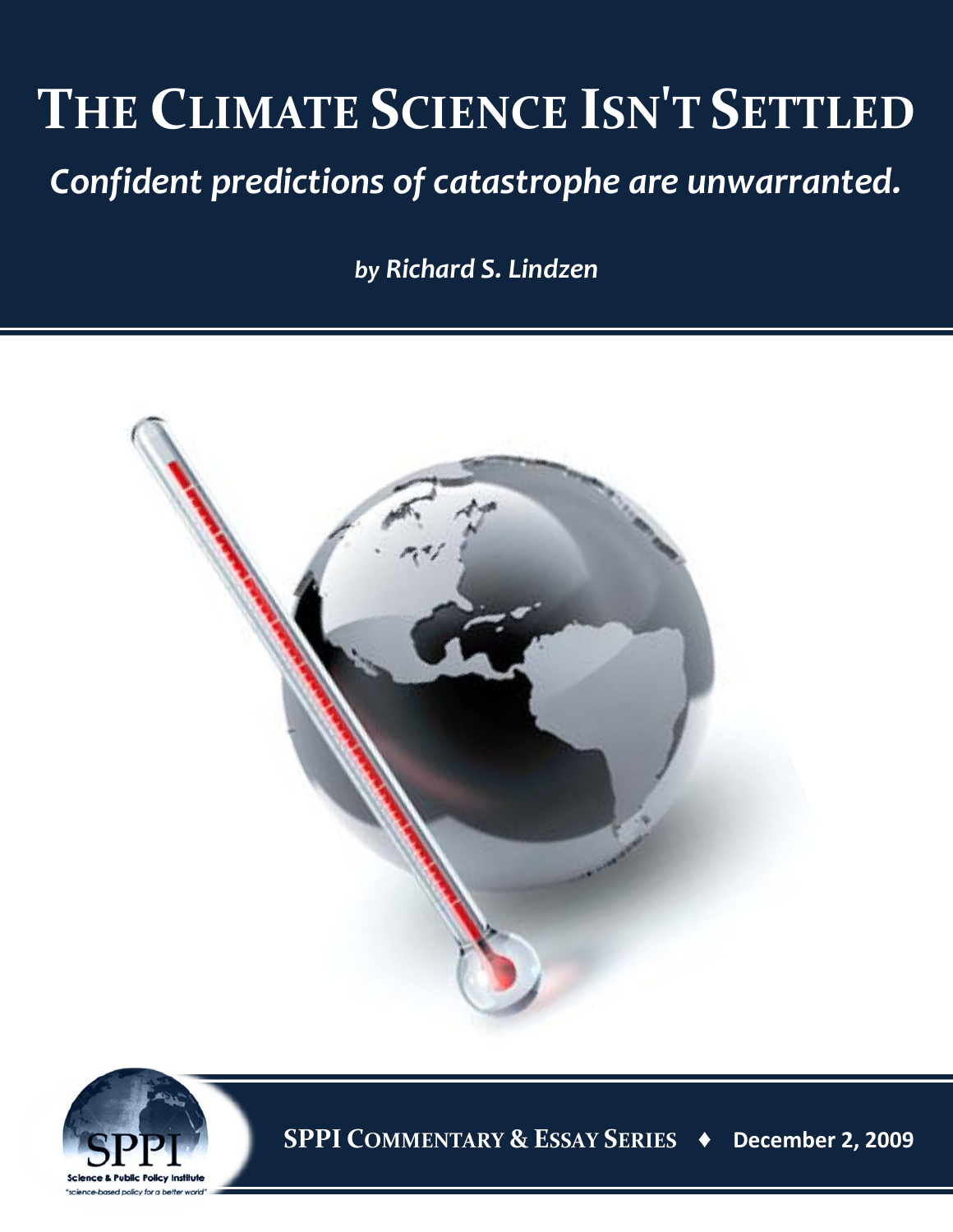## **THE CLIMATE SCIENCE ISN'T SETTLED**

## *Confident predictions of catastrophe are unwarranted.*

*by Richard S. Lindzen* **|**November 30, 2009

Is there a reason to be alarmed by the prospect of global warming? Consider that the measurement used, the globally averaged temperature anomaly (GATA), is always changing. Sometimes it goes up, sometimes down, and occasionally—such as for the last dozen years or so—it does little that can be discerned.

Claims that climate change is accelerating are bizarre. There is general support for the assertion that GATA has increased about 1.5 degrees Fahrenheit since the middle of the 19th century. The quality of the data is poor, though, and because the changes are small, it is easy to nudge such data a few tenths of a degree in any direction. Several of the emails from the University of East Anglia's Climate Research Unit (CRU) that have caused such a public ruckus dealt with how to do this so as to maximize apparent changes.

The general support for warming is based not so much on the quality of the data, but rather on the fact that there was a little ice age from about the 15th to the 19th century. Thus it is not surprising that temperatures should increase as we emerged from this episode. At the same time that we were emerging from the little ice age, the industrial era began, and this was accompanied by increasing emissions of greenhouse gases such as CO2, methane and nitrous oxide. CO2 is the most prominent of these, and it is again generally accepted that it has increased by about 30%.

The defining characteristic of a greenhouse gas is that it is relatively transparent to visible light from the sun but can absorb portions of thermal radiation. In general, the earth balances the incoming solar radiation by emitting thermal radiation, and the presence of greenhouse substances inhibits cooling by thermal radiation and leads to some warming. That said, the main greenhouse substances in the earth's atmosphere are water vapor and high clouds. Let's refer to these as major greenhouse substances to distinguish them from the anthropogenic minor substances. Even a doubling of CO2 would only upset the original balance between incoming and outgoing radiation by about 2%. This is essentially what is called "climate forcing."

There is general agreement on the above findings. At this point there is no basis for alarm regardless of whether any relation between the observed warming and the observed increase in minor greenhouse gases can be established. Nevertheless, the most publicized claims of the U.N.'s Intergovernmental Panel on Climate Change (IPCC) deal exactly with whether any relation can be discerned. The failure of the attempts to link the two over the past 20 years bespeaks the weakness of any case for concern.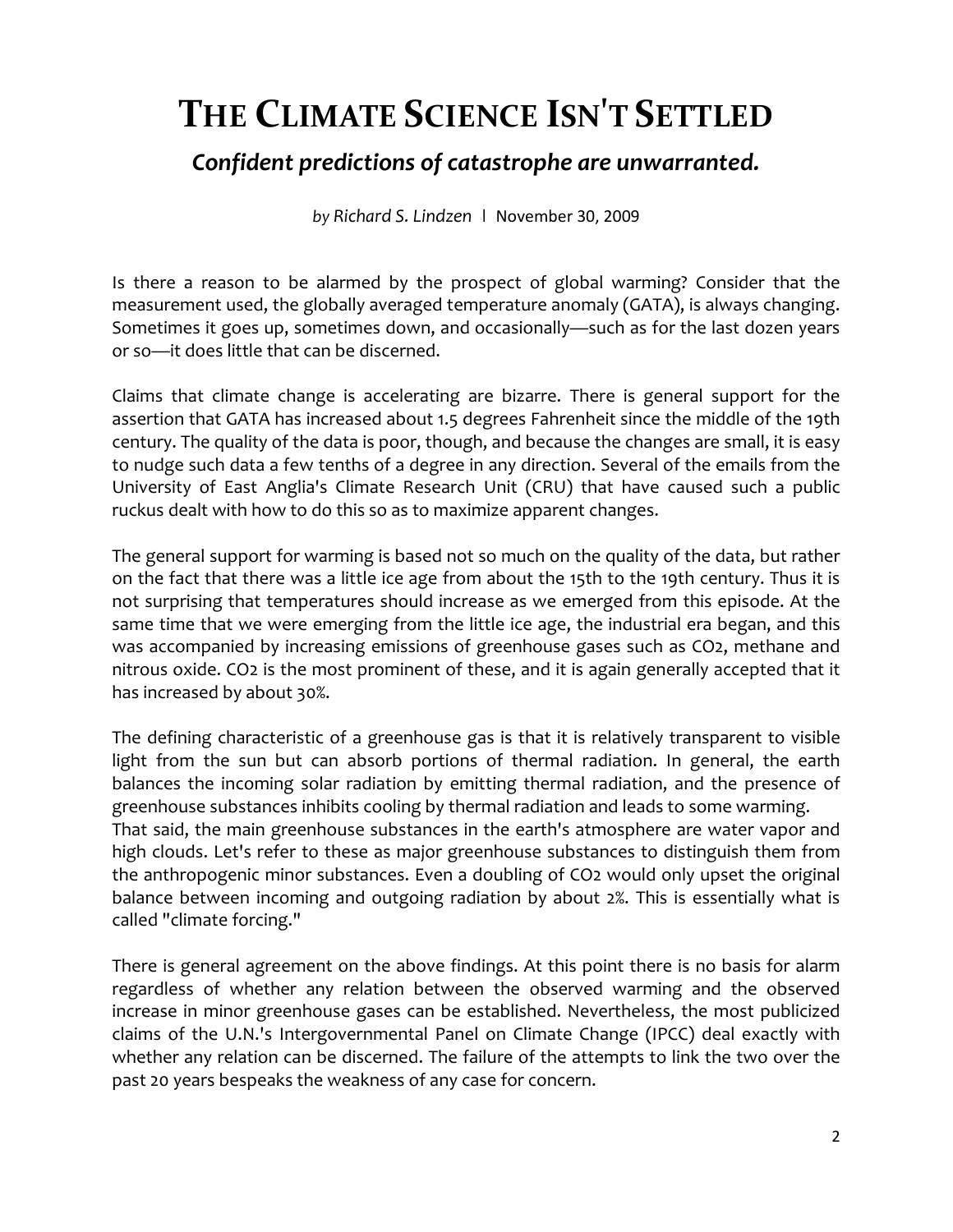The IPCC's Scientific Assessments generally consist of about 1,000 pages of text. The Summary for Policymakers is 20 pages. It is, of course, impossible to accurately summarize the 1,000-page assessment in just 20 pages; at the very least, nuances and caveats have to be omitted. However, it has been my experience that even the summary is hardly ever looked at. Rather, the whole report tends to be characterized by a single iconic claim.

The main statement publicized after the last IPCC Scientific Assessment two years ago was that it was likely that most of the warming since 1957 (a point of anomalous cold) was due to man. This claim was based on the weak argument that the current models used by the IPCC couldn't reproduce the warming from about 1978 to 1998 without some forcing, and that the only forcing that they could think of was man. Even this argument assumes that these models adequately deal with natural internal variability—that is, such naturally occurring cycles as El Nino, the Pacific Decadal Oscillation, the Atlantic Multidecadal Oscillation, etc.

Yet articles from major modeling centers acknowledged that the failure of these models to anticipate the absence of warming for the past dozen years was due to the failure of these models to account for this natural internal variability. Thus even the basis for the weak IPCC argument for anthropogenic climate change was shown to be false.

Of course, none of the articles stressed this. Rather they emphasized that according to models modified to account for the natural internal variability, warming would resume—in 2009, 2013 and 2030, respectively.

But even if the IPCC's iconic statement were correct, it still would not be cause for alarm. After all we are still talking about tenths of a degree for over 75% of the climate forcing associated with a doubling of CO2. The potential (and only the potential) for alarm enters with the issue of climate sensitivity—which refers to the change that a doubling of CO2 will produce in GATA. It is generally accepted that a doubling of CO2 will only produce a change of about two degrees Fahrenheit if all else is held constant. This is unlikely to be much to worry about.

Yet current climate models predict much higher sensitivities. They do so because in these models, the main greenhouse substances (water vapor and clouds) act to amplify anything that CO2 does. This is referred to as positive feedback. But as the IPCC notes, clouds continue to be a source of major uncertainty in current models. Since clouds and water vapor are intimately related, the IPCC claim that they are more confident about water vapor is quite implausible.

There is some evidence of a positive feedback effect for water vapor in cloud-free regions, but a major part of any water-vapor feedback would have to acknowledge that cloud-free areas are always changing, and this remains an unknown. At this point, few scientists would argue that the science is settled. In particular, the question remains as to whether water vapor and clouds have positive or negative feedbacks.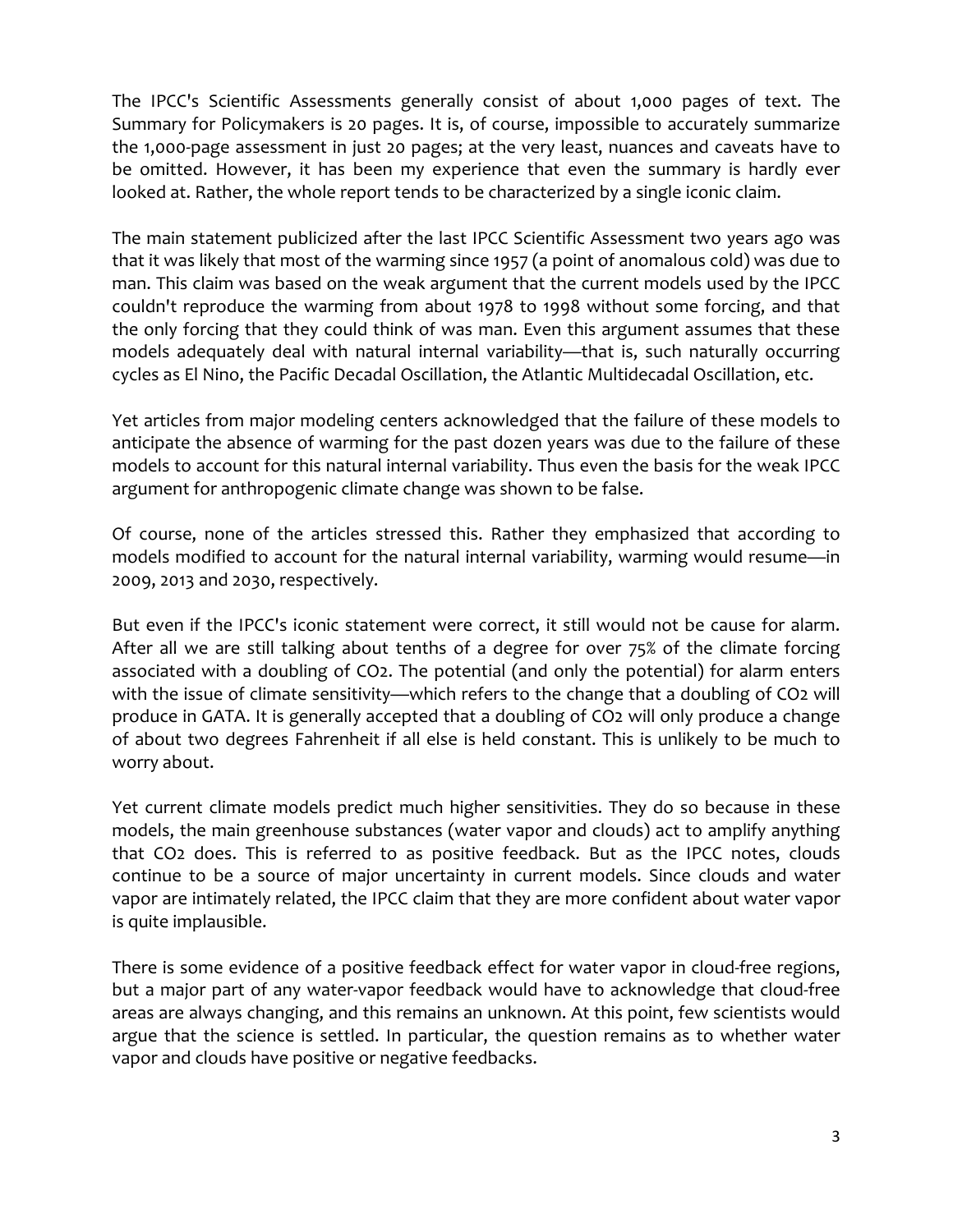The notion that the earth's climate is dominated by positive feedbacks is intuitively implausible, and the history of the earth's climate offers some guidance on this matter. About 2.5 billion years ago, the sun was 20%-30% less bright than now (compare this with the 2% perturbation that a doubling of CO2 would produce), and yet the evidence is that the oceans were unfrozen at the time, and that temperatures might not have been very different from today's. Carl Sagan in the 1970s referred to this as the "Early Faint Sun Paradox."

For more than 30 years there have been attempts to resolve the paradox with greenhouse gases. Some have suggested CO2—but the amount needed was thousands of times greater than present levels and incompatible with geological evidence. Methane also proved unlikely. It turns out that increased thin cirrus cloud coverage in the tropics readily resolves the paradox—but only if the clouds constitute a negative feedback. In present terms this means that they would diminish rather than enhance the impact of CO2.

There are quite a few papers in the literature that also point to the absence of positive feedbacks. The implied low sensitivity is entirely compatible with the small warming that has been observed. So how do models with high sensitivity manage to simulate the currently small response to a forcing that is almost as large as a doubling of CO2? Jeff Kiehl notes in a 2007 article from the National Center for Atmospheric Research, the models use another quantity that the IPCC lists as poorly known (namely aerosols) to arbitrarily cancel as much greenhouse warming as needed to match the data, with each model choosing a different degree of cancellation according to the sensitivity of that model.

What does all this have to do with climate catastrophe? The answer brings us to a scandal that is, in my opinion, considerably greater than that implied in the hacked emails from the Climate Research Unit (though perhaps not as bad as their destruction of raw data): namely the suggestion that the very existence of warming or of the greenhouse effect is tantamount to catastrophe. This is the grossest of "bait and switch" scams. It is only such a scam that lends importance to the machinations in the emails designed to nudge temperatures a few tenths of a degree.

The notion that complex climate "catastrophes" are simply a matter of the response of a single number, GATA, to a single forcing, CO2 (or solar forcing for that matter), represents a gigantic step backward in the science of climate. Many disasters associated with warming are simply normal occurrences whose existence is falsely claimed to be evidence of warming. And all these examples involve phenomena that are dependent on the confluence of many factors.

Our perceptions of nature are similarly dragged back centuries so that the normal occasional occurrences of open water in summer over the North Pole, droughts, floods, hurricanes, sea-level variations, etc. are all taken as omens, portending doom due to our sinful ways (as epitomized by our carbon footprint). All of these phenomena depend on the confluence of multiple factors as well.